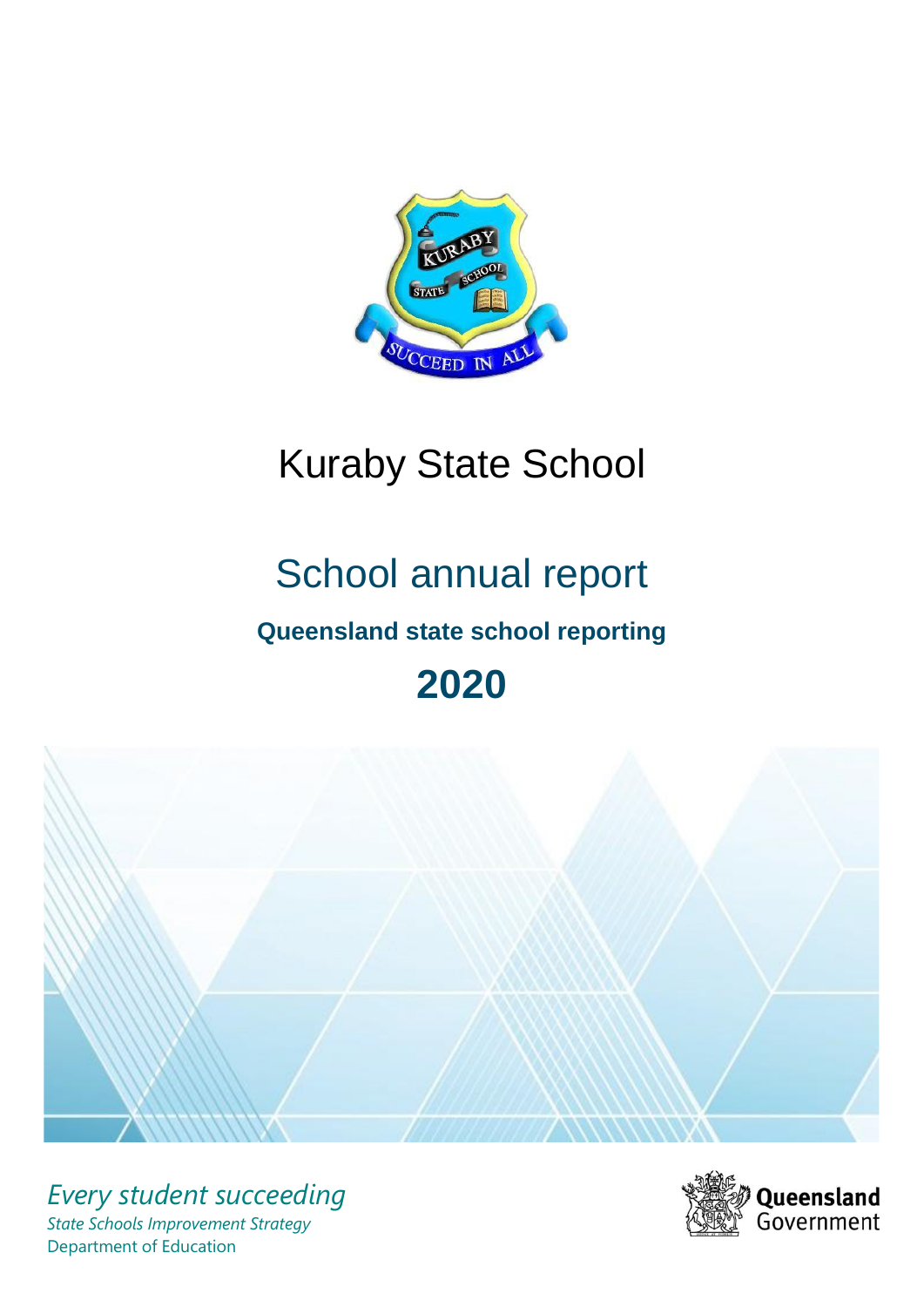#### **OFFICIAL – Public**

Published as information source only. Public information used to create this report may not appear in this format in the public domain Please refer to disclaimer information.

| <b>Contact details</b> |                              |  |  |  |  |  |  |
|------------------------|------------------------------|--|--|--|--|--|--|
| <b>Postal Address</b>  | PO Box 2331 Runcorn 4113     |  |  |  |  |  |  |
| <b>Phone</b>           | (07) 3361 8444               |  |  |  |  |  |  |
| Fax                    | $(07)$ 3361 8400             |  |  |  |  |  |  |
| Email                  | principal@kurabyss.eq.edu.au |  |  |  |  |  |  |
| Website                | https://kurabyss.eg.edu.au   |  |  |  |  |  |  |

#### **Disclaimer**

The materials presented in this report are distributed by the Department of Education (the department) as an information source only.

The information and data in this report is subject to change without notice.

The department makes no statements, representations, or warranties about the accuracy or completeness of, and you should not rely on, any information contained in this report.

The department disclaim all responsibility and all liability (including without limitation, liability in negligence) for all expenses, losses, damages and costs you might incur as a<br>result of the information in this report

| School context                     |                                                                                                                                                                                         |
|------------------------------------|-----------------------------------------------------------------------------------------------------------------------------------------------------------------------------------------|
| <b>Coeducational or single sex</b> | Coeducational                                                                                                                                                                           |
| <b>Independent Public School</b>   | No.                                                                                                                                                                                     |
| Year levels offered in 2020        | Prep Year - Year 6                                                                                                                                                                      |
| Webpages                           | Additional information about Queensland state schools is located on the:<br>My School website<br>Queensland Government data website<br>Queensland Government schools directory website. |

# **Characteristics of the student body**

## **Student enrolments**

#### **Table 1: Student enrolments by year level**

|                   |      | <b>February</b> |      |      | <b>August</b> |      |
|-------------------|------|-----------------|------|------|---------------|------|
| <b>Year Level</b> | 2018 | 2019            | 2020 | 2018 | 2019          | 2020 |
| <b>Prep Year</b>  | 44   | 71              | 76   | 51   | 73            | 72   |
| Year 1            | 66   | 49              | 71   | 66   | 58            | 70   |
| Year <sub>2</sub> | 65   | 63              | 52   | 63   | 64            | 52   |
| Year 3            | 68   | 64              | 67   | 69   | 69            | 67   |
| Year 4            | 58   | 69              | 67   | 57   | 70            | 67   |
| Year 5            | 65   | 62              | 56   | 67   | 69            | 61   |
| Year <sub>6</sub> | 67   | 62              | 71   | 64   | 65            | 66   |
| <b>Total</b>      | 433  | 440             | 460  | 437  | 468           | 455  |

Notes

1. Student counts include headcount of all full- and part-time students at the school.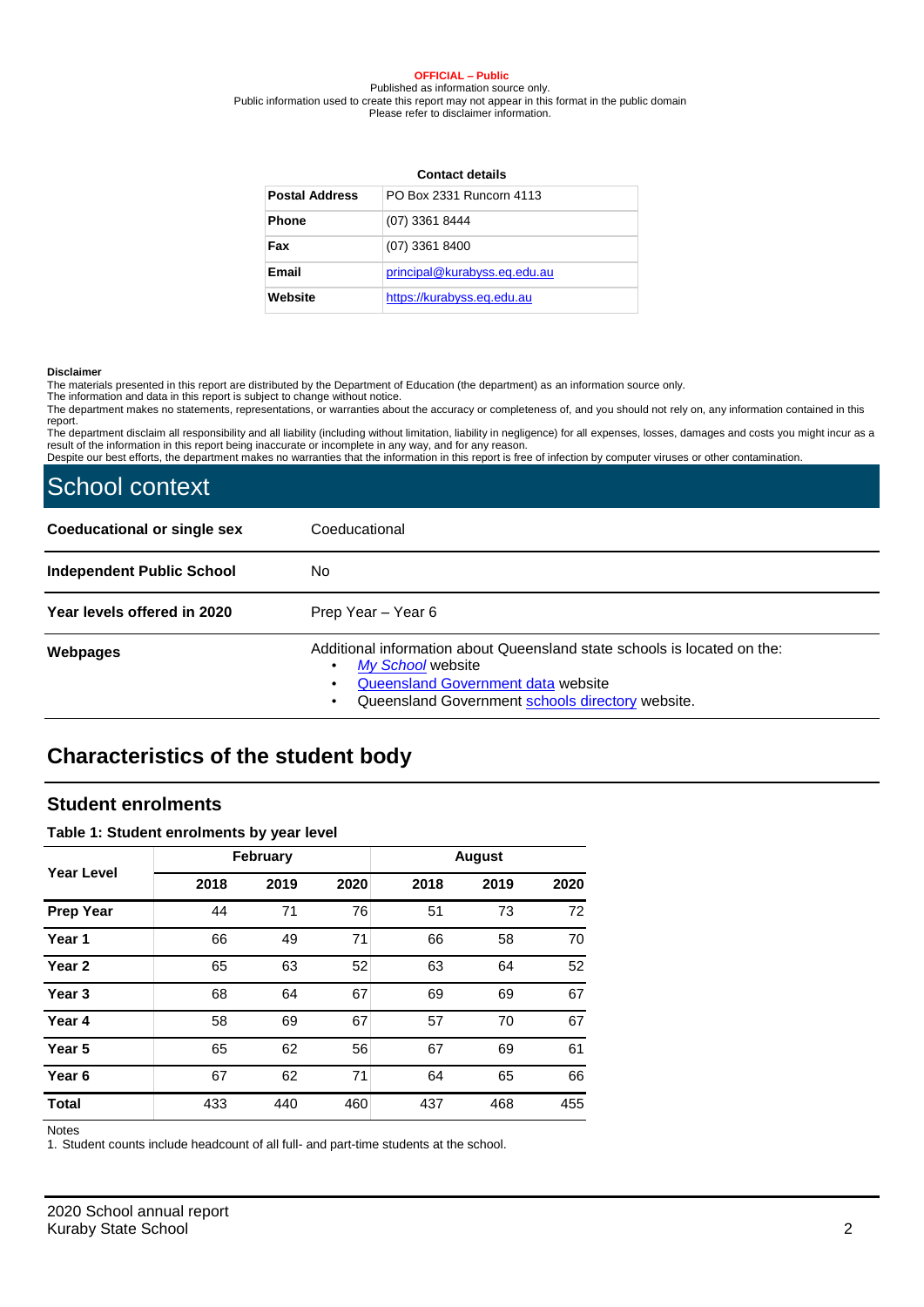## **Average class sizes**

### **Table 2: Average class size information for each phase of schooling**

| <b>Year Levels</b> | 2018 | 2019 | 2020 |
|--------------------|------|------|------|
| Prep – Year 3      | 23   |      | 24   |
| Year 4 – Year 6    | 25   | 25   | 24   |

Notes

1. Classes are measured against the target of 25 students per teacher in Prep to Year 3 and Years 11 to 12, and target of 28 students per teacher in Years 4 to 10. Where composite classes exist across cohorts (e.g. Year 3/4) the class size targets would be the lower cohort target.

# **Social climate**

## **Parent, student and staff satisfaction**

Tables 3–5 show selected items from the Parent/Caregiver, Student and Staff School Opinion Surveys. In response to the COVID-19 pandemic, the annual school opinion surveys of students, teachers and staff were not administered in 2020.

For state level information go to the *[School Opinion Survey](https://qed.qld.gov.au/publications/reports/statistics/schooling/schools/schoolopinionsurvey)* [webpage.](https://qed.qld.gov.au/publications/reports/statistics/schooling/schools/schoolopinionsurvey)

### **Table 3: Parent/Caregiver Survey**

| Percentage of parents/caregivers who agree <sup>1</sup> that:                                               | 2018  | 2019   | 2020 |
|-------------------------------------------------------------------------------------------------------------|-------|--------|------|
| My child is getting a good education at this school.                                                        | 93.5% | 95.6%  |      |
| This is a good school.                                                                                      | 93.5% | 95.6%  |      |
| My child likes being at this school. <sup>2</sup>                                                           | 97.8% | 100.0% |      |
| My child feels safe at this school. <sup>2</sup>                                                            | 93.6% | 100.0% |      |
| My child's learning needs are being met at this school. <sup>2</sup>                                        | 91.5% | 95.7%  |      |
| My child is making good progress at this school. <sup>2</sup>                                               | 95.7% | 97.8%  |      |
| Teachers at this school expect my child to do his or her best. <sup>2</sup>                                 | 97.9% | 100.0% |      |
| Teachers at this school provide my child with useful feedback about his or her school<br>work. <sup>2</sup> | 91.5% | 97.8%  |      |
| Teachers at this school motivate my child to learn. <sup>2</sup>                                            | 95.7% | 95.7%  |      |
| Teachers at this school treat students fairly. <sup>2</sup>                                                 | 80.4% | 93.5%  |      |
| I can talk to my child's teachers about my concerns. <sup>2</sup>                                           | 93.6% | 100.0% |      |
| This school works with me to support my child's learning. <sup>2</sup>                                      | 91.5% | 93.3%  |      |
| This school takes parents' opinions seriously. <sup>2</sup>                                                 | 85.1% | 92.5%  |      |
| Student behaviour is well managed at this school. <sup>2</sup>                                              | 83.0% | 97.8%  |      |
| This school looks for ways to improve. <sup>2</sup>                                                         | 87.0% | 95.2%  |      |
| This school is well maintained. <sup>2</sup>                                                                | 91.5% | 91.3%  |      |

Notes

1. *Agree* represents the percentage of respondents who Somewhat Agree, Agree or Strongly Agree with the statement.

2. Nationally agreed parents/caregiver items.

3. DW = Data withheld to ensure confidentiality.

**Table 4: Student Survey**

| Percentage of students who agree <sup>1</sup> that:                            | 2018  | 2019  | 2020 |
|--------------------------------------------------------------------------------|-------|-------|------|
| I am getting a good education at my school.                                    | 93.8% | 99.1% |      |
| I like being at my school. <sup>2</sup>                                        | 93.5% | 96.2% |      |
| I feel safe at my school. <sup>2</sup>                                         | 92.9% | 93.3% |      |
| My teachers motivate me to learn. <sup>2</sup>                                 | 95.6% | 98.1% |      |
| My teachers expect me to do my best. <sup>2</sup>                              | 98.2% | 99.1% |      |
| My teachers provide me with useful feedback about my school work. <sup>2</sup> | 94.7% | 96.2% |      |
| Teachers at my school treat students fairly. <sup>2</sup>                      | 84.1% | 89.4% |      |
| I can talk to my teachers about my concerns. <sup>2</sup>                      | 84.1% | 87.5% |      |
| My school takes students' opinions seriously. <sup>2</sup>                     | 87.9% | 94.3% |      |
| Student behaviour is well managed at my school. <sup>2</sup>                   | 76.8% | 92.6% |      |
|                                                                                |       |       |      |

2020 School annual report **Kuraby State School** 3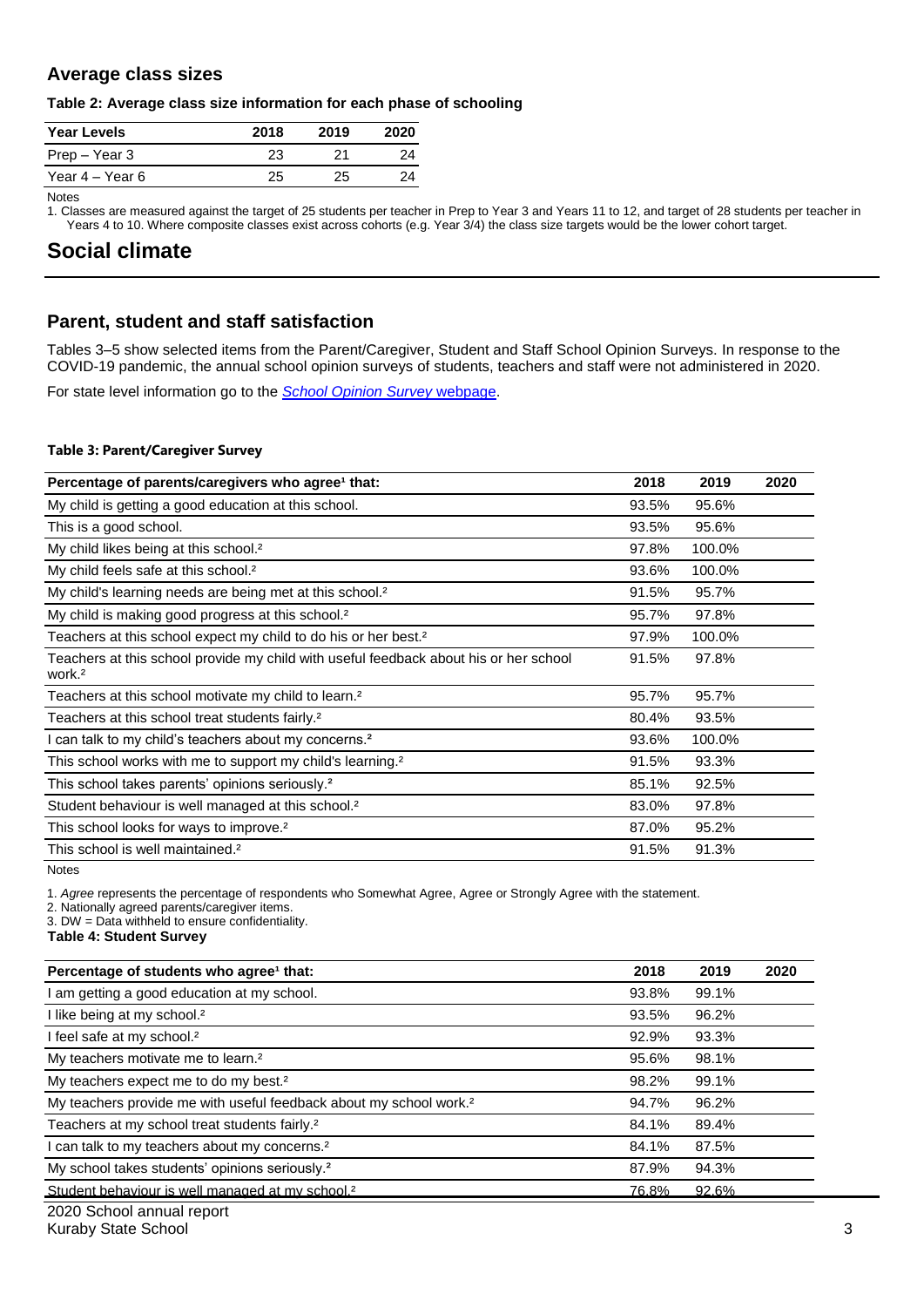| My school looks for ways to improve. <sup>2</sup>                       | 96.5% | 94.3% |
|-------------------------------------------------------------------------|-------|-------|
| My school is well maintained. <sup>2</sup>                              | 89.2% | 95.4% |
| My school gives me opportunities to do interesting things. <sup>2</sup> | 92.1% | 92.6% |

Notes

1. *Agree* represents the percentage of respondents who Somewhat Agree, Agree or Strongly Agree with the statement.

2. Nationally agreed student items.

3. DW = Data withheld to ensure confidentiality.

#### **Table 5: Staff Survey**

| Percentage of staff who agree <sup>1</sup> that:                                                            | 2018   | 2019   | 2020 |
|-------------------------------------------------------------------------------------------------------------|--------|--------|------|
| I enjoy working at this school.                                                                             | 100.0% | 100.0% |      |
| I feel this school is a safe place in which to work.                                                        | 97.1%  | 97.7%  |      |
| I receive useful feedback about my work at this school.                                                     | 94.1%  | 97.6%  |      |
| I feel confident embedding Aboriginal and Torres Strait Islander perspectives across the<br>learning areas. | 89.5%  | 88.9%  |      |
| Students are treated fairly at this school.                                                                 | 97.1%  | 100.0% |      |
| Student behaviour is well managed at this school.                                                           | 94.1%  | 100.0% |      |
| Staff are well supported at this school.                                                                    | 88.2%  | 97.6%  |      |
| This school takes staff opinions seriously.                                                                 | 88.2%  | 92.7%  |      |
| This school looks for ways to improve.                                                                      | 100.0% | 97.6%  |      |
| This school is well maintained.                                                                             | 97.0%  | 95.3%  |      |
| This school gives me opportunities to do interesting things.                                                | 91.2%  | 92.7%  |      |

Notes

1. *Agree* represents the percentage of respondents who Somewhat Agree, Agree or Strongly Agree with the statement.

2. DW = Data withheld to ensure confidentiality.

## **Description of how this school manages non-attendance**

Queensland state schools manage non-attendance in line with the Queensland Department of Education procedures: *[Managing Student Absences and Enforcing Enrolment and Attendance at State Schools](https://ppr.qed.qld.gov.au/pp/managing-student-absences-and-enforcing-enrolment-and-attendance-at-state-schools-procedure)*; and *[Roll Marking in State Schools,](https://ppr.qed.qld.gov.au/pp/roll-marking-in-state-schools-procedure)* which outline processes for managing and recording student attendance and absenteeism.

## **School disciplinary absences**

#### **Table 6: Count of school disciplinary absences at this school**

| Type of school disciplinary absence | 2018 | 2019 | 2020 |
|-------------------------------------|------|------|------|
| <b>Short Suspension</b>             | 25   |      | 31   |
| Long Suspension                     |      |      |      |
| Exclusion                           |      |      |      |
| Total                               |      |      |      |

Notes

1. School disciplinary absence (SDA) data is a total of short suspensions (1–10 days), long suspensions (11–20 days), exclusions and cancellations. 2. The number of SDAs is not the number of students who received an SDA as one student may be suspended several times in a school year. Each time a student is suspended it is recorded as an additional SDA. The data does not reflect the outcomes of appeal decisions.

3. 2020 data was impacted by the COVID-19 health emergency. There were significantly fewer SDAs during the home-based learning period (the first five weeks of Term 2) compared to previous years.

# **School funding**

## **School income broken down by funding source**

School income, reported by financial year accounting cycle using standardised national methodologies and broken down by funding source is available via the *[My School](http://www.myschool.edu.au/)* website.

### *How to access our income details*

2020 School annual report Kuraby State School **4** and  $\overline{a}$  4 and  $\overline{a}$  4 and  $\overline{a}$  4 and  $\overline{a}$  4 and  $\overline{a}$  4 and  $\overline{a}$  4 and  $\overline{a}$  4 and  $\overline{a}$  4 and  $\overline{a}$  4 and  $\overline{a}$  4 and  $\overline{a}$  4 and  $\overline{a}$  4 and  $\overline{a}$  4 and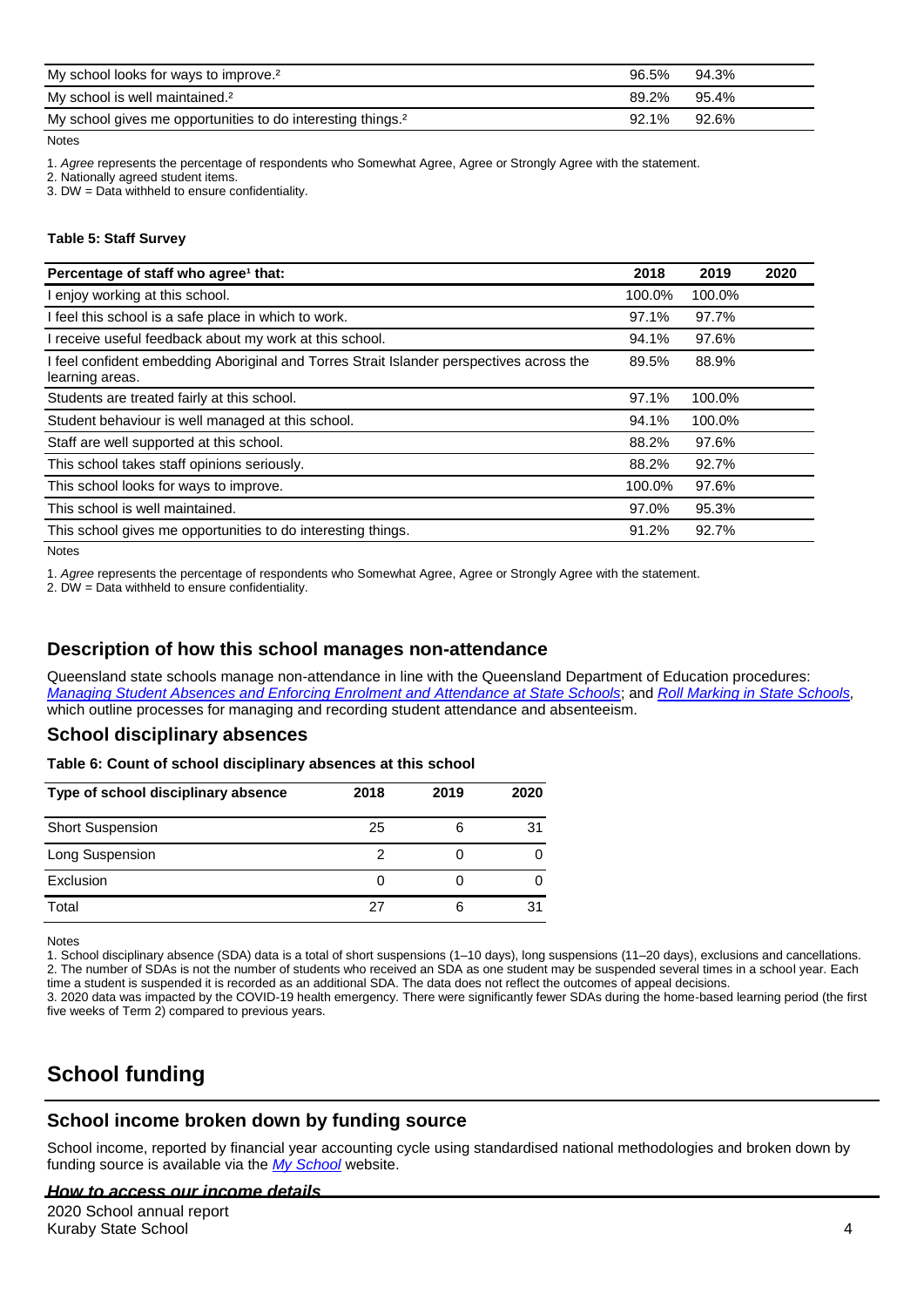- 1. Click on the *My School* link [http://www.myschool.edu.au/.](http://www.myschool.edu.au/)
- 2. Enter the school name or suburb of the school you wish to search.

| Search by school name or suburb | <b>School sector</b> | <b>School type</b> | <b>State</b> |  |  |
|---------------------------------|----------------------|--------------------|--------------|--|--|
|                                 |                      |                    |              |  |  |

3. Click on *View School Profile* to access the school's profile.



4. Click on *Finances* and select the appropriate year to view school financial information.

# **Teacher standards and qualifications**

The *Teacher registration eligibility requirements: Policy* (p.1) states:

To be eligible for registration, a person must satisfy the Queensland College of Teachers (QCT) that they meet requirements regarding qualification and experience, or have otherwise met the requirements of the *Australian Professional Standards for Teachers* (APST). A person must also satisfy the QCT that they are suitable to teach and meet English language proficiency requirements. All these requirements are specified in the Act and the *Education (Queensland College of Teachers) Regulation 2005* (the Regulation).

The qualifications required for teacher registration are successful completion of either -

- (a) a four-year initial teacher education program including teacher education studies of at least one year (e.g. a Bachelor of Education, or a double Bachelor degree in Science and Teaching) or
- (b) a one-year graduate initial teacher education program following a degree (e.g. a one-year Graduate Diploma of Education (Secondary) after a three-year Bachelor degree) or
- (c) another course of teacher education that the QCT is reasonably satisfied is the equivalent of (a) or (b). These are considered on a case-by-case basis.

For more information, please refer to the following link:

• <https://www.qct.edu.au/registration/qualifications>

## **Workforce composition**

## **Staff composition, including Indigenous staff**

**Table 7: Workforce composition for this school**

| <b>Description</b> |      | <b>Teaching staff</b> |      |      | Non-teaching staff |                 | Indigenous staff |      |      |
|--------------------|------|-----------------------|------|------|--------------------|-----------------|------------------|------|------|
|                    | 2018 | 2019                  | 2020 | 2018 | 2019               | 2020            | 2018             | 2019 | 2020 |
| Headcount          | 34   | 34                    | 36   | 21   | 25                 | 25              | כ>               |      | <5   |
| <b>FTE</b>         | 29   | 30                    | 30   | 13   | 14                 | 15 <sup>1</sup> |                  |      | <5   |

Notes

1. Teaching staff includes school leaders.<br>2. Indigenous refers to Aboriginal and Tor

2. Indigenous refers to Aboriginal and Torres Strait Islander people of Australia.

3.  $FTE = full-time equivalent$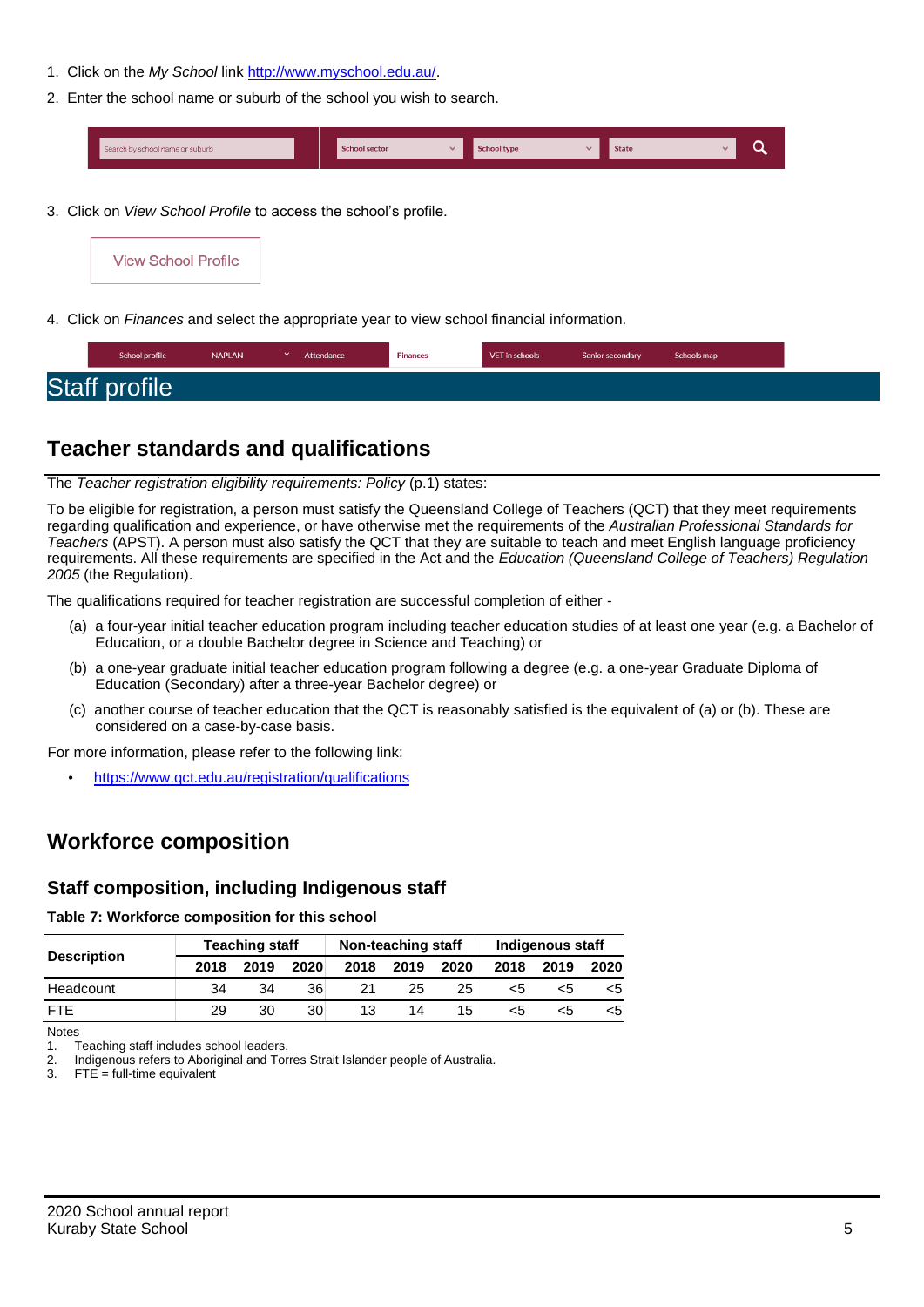# **Key student outcomes**

### **Student attendance**

Tables 8–9 show attendance rates at this school as percentages. In 2020, the COVID-19 health emergency affected student attendance in Queensland Government schools. Comparisons between 2020 and previous years' attendance data should not be made.

#### **Table 8: Overall student attendance at this school**

| <b>Description</b>                                  | 2018 | 2019 | 2020 |
|-----------------------------------------------------|------|------|------|
| Overall attendance rate for students at this school | 93%  | 93%  | 90%  |

Notes

1. The student attendance rate is based on Semester 1 each year and is generated by dividing the total of full-days and part-days that students

attended, and comparing this to the total of all possible days for students to attend, expressed as a percentage.

2. Full-time students only.

#### **Table 9: Student attendance rates for each year level at this school**

| <b>Year Level</b> | 2018 | 2019 | 2020 |
|-------------------|------|------|------|
| Prep Year         | 92%  | 91%  | 90%  |
| Year 1            | 93%  | 91%  | 88%  |
| Year 2            | 92%  | 94%  | 87%  |
| Year <sub>3</sub> | 95%  | 92%  | 91%  |
| Year 4            | 93%  | 94%  | 90%  |
| Year 5            | 93%  | 93%  | 93%  |
| Year <sub>6</sub> | 91%  | 93%  | 92%  |

Notes

1. The student attendance rate is based on Semester 1 each year and is generated by dividing the total of full-days and part-days that students attended, and comparing this to the total of all possible days for students to attend, expressed as a percentage.

- 
- 2. Full-time students only.<br>3. DW = Data withheld to  $DW = Data$  withheld to ensure confidentiality

## **NAPLAN**

Our reading, writing, spelling, grammar and punctuation, and numeracy results for the Years 3, 5, 7 and 9 NAPLAN tests are available via the *[My School](http://www.myschool.edu.au/)* website.

### *How to access our NAPLAN results*

- 1. Click on the *My School* link [http://www.myschool.edu.au/.](http://www.myschool.edu.au/)
- 2. Enter the school name or suburb of the school you wish to search.

| Search by school name or suburb | <b>School sector</b> | <b>School type</b> | <b>State</b> |  |
|---------------------------------|----------------------|--------------------|--------------|--|
|                                 |                      |                    |              |  |

3. Click on *View School Profile* of the appropriate school to access the school's profile.